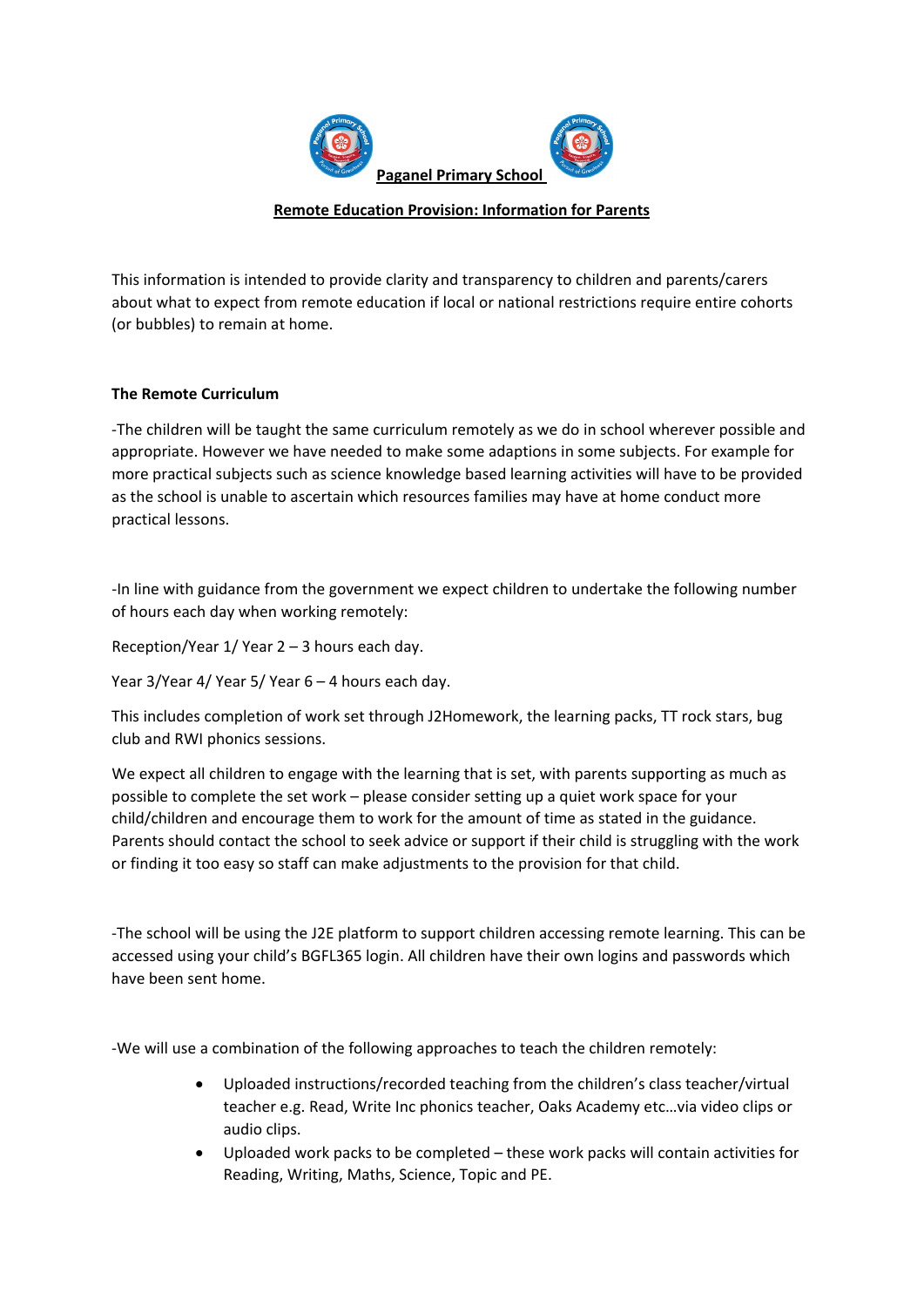- Unlimited access to TT Rockstars and Bug Club.
- Printed paper packs produced by teachers.
- Commercially available websites will also be recommended for use by children and families during periods of remote learning.

‐The class teachers will monitor children's engagement with remote learning by tracking which children attend the daily check in/check out, monitoring children's access to the J2E platform, bug club and TT rock start resources and monitoring which families attend school to collect learning packs. Staff will then email or telephone parents if their child is not engaging with the work set to see what additional support can be put in place to allow the child to access the provision successfully.

‐Children are invited to email their class teachers with their completed work or attend the daily check out to share the work they have completed as part of the remote provision. Staff will respond accordingly to provide feedback and encouragement for the children.

‐The school recognises that some children, for example those with special educational needs and disabilities (SEND), may not be able to access remote education without support from adults at home. We acknowledge the difficulties this may place on families, and we will work with parents/carers to support by providing differentiated learning packs where required, 1:1 remote support sessions where appropriate and resources for individualised provision will be sent home (e.g. for 5 minute box work).

‐We recognise that some children may not have suitable online access at home. We will take the following approaches to support those children in accessing remote education:

- We will conduct a survey of all families to establish which need support with accessing online provision.
- We have a small number of devices that will be allocated (loaned out) to families in need of support with accessing remote online learning. School will contact families to offer these out where we are aware that there is a lack of devices in the home. Parents will be required to sign a loan agreement and will be responsible for monitoring online safety.
- For those that have no devices or would prefer, the school will offer printed packs of the weeks work alongside exercise books and stationary. These can be collected each week at an allocated time from the school. Families will be required to request printed packs in advance of attending the school for collection.
- Children can submit work to their teachers using the year group email accounts, there is also an opportunity to attend a daily check out on teams where advice for completing work can be sort or work completed can be shared.
- School staff are available during normal school hours via telephone, email or Microsoft teams to support children and families working remotely.